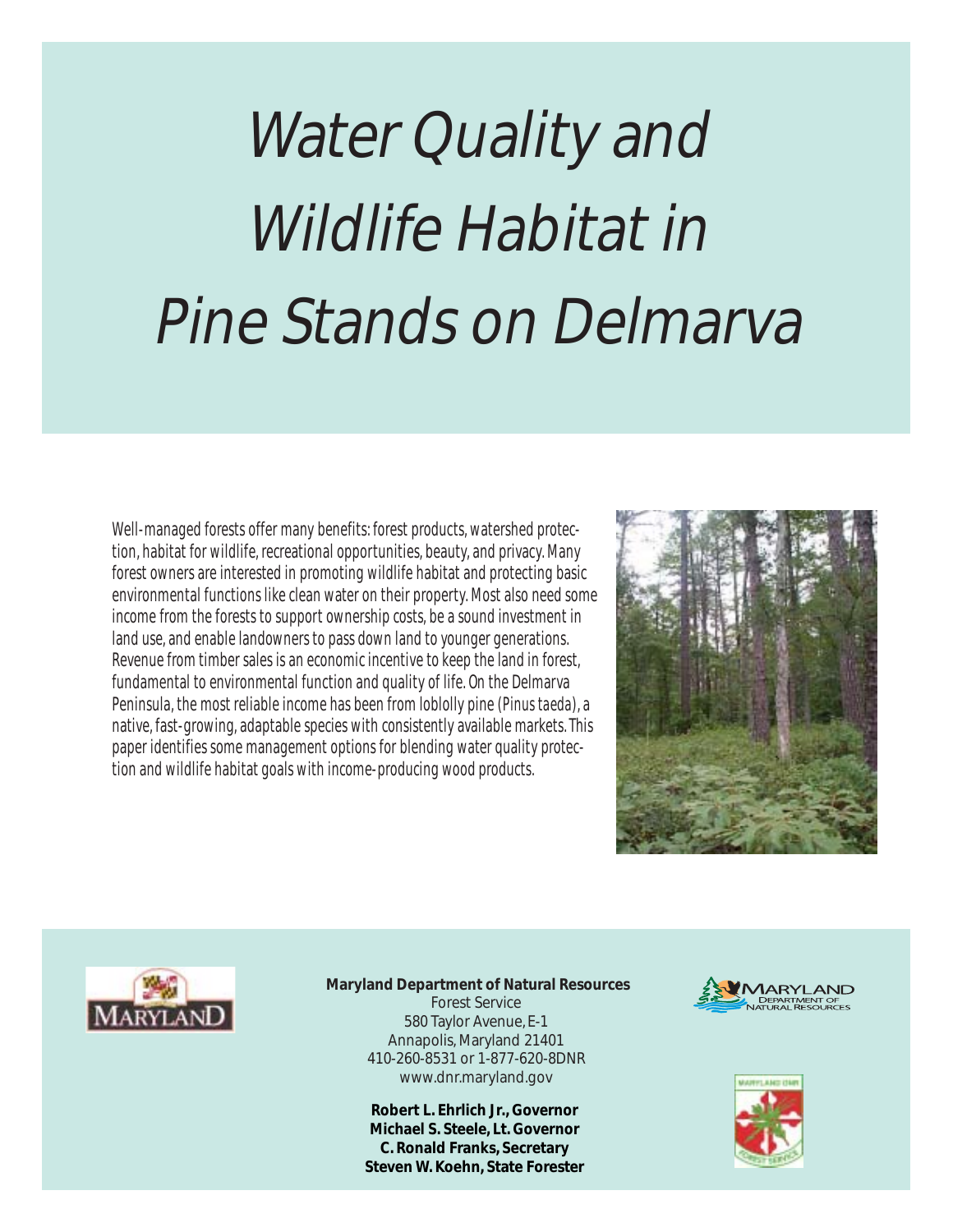# *WATER QUALITY SUMMARY*

- *• Plan some mix in species, either within a stand or variation in stand types;*
- *• Harvest to sustain active growth and promote structural diversity;*
- *• Assure that harvesting BMPs are carefully applied, especially buffers and stream crossings;*
- *• Plan for an economically sustainable forest;*
- *• Consider hardwood elements in pine stands for diversity of species and structure, maintained by prescribed fire or reduced herbicide rates.*



# **WATER QUALITY AND FORESTS**

Forests are the least polluting major land use, so *keeping forests of any type on the land* is the most important element for protecting water quality. Forests take up nutrients like nitrogen and phosphorus and capture them in stable organic forms that are not easily leached or eroded into water. The large trees are the backbone of the system, but forest functions also rely on forest soils, litter layer, shrubs, small trees, herbaceous plants, and all the insects and animals that keep it going. While keeping forest cover is the critical element, particular water quality functions depend on forest type, condition, and landscape position.

Forest type: Pines have longer active growing seasons, especially in milder climates, so they take up nutrients for more of the year. Hardwoods like oaks, maples, and poplars tend to have higher nutrient uptake rates when active than pines<sup>1</sup>. Oak and beech have leaf litter that is more difficult to breakdown and less likely to leach nutrients to nearby streams, while leaf litter from maples releases nutrients more easily<sup>6</sup>. Native tree species are encouraged, as these tend to support other ecological elements like wildlife and insects that favor a stable forest community and balanced nutrient cycles.

**Forest condition:** Actively growing forests tend to have higher rates of nutrient uptake. Forest health problems, such as trees defoliated by gypsy moths, can release nutrients into streams<sup>5</sup>, like a short-circuit in the nutrient cycle. Forest condition affects responses to eventual disturbances, whether ice storms, windthrow, insect, disease, or fire. Maintaining multiple layers in the forest, from understory plants to shrubs, young regenerating trees, mid-canopy trees and overstory trees, creates more options for a forest to retain nutrients, especially after a disturbance.

**Landscape position:** Some parts of the forest are critical for intercepting water and nutrients. Streamsides, floodplains, seeps, and toes of slopes all tend to intercept more water flow, so have more opportunity for reducing nutrients. Actual flow patterns vary and can be difficult to identify from the surface, but areas nearer water generally will have higher potential for affecting water quality. In addition to nutrient reductions within the stream buffer, trees build capacity of the stream itself. Shade, woody debris, and leaf litter support an array of aquatic fauna and flora that capture nutrients even after they reach the stream. Maintaining continuity of forest buffers further increases resiliency of the stream system, so continuously buffered streams can maintain healthy functions longer than unevenly buffered streams, even with similar levels of watershed disturbances<sup>3</sup>. Other areas of the



landscape can be more vulnerable to erosion, such as steep slopes or erodible soil types, and require more careful management.

# **Managing for water quality**

Maintaining forest land use is fundamental for protecting water quality over the watershed, so growing a forest that the landowner can afford to keep there is important. Rich and diverse forests offer varied responses to disturbances, and more options to recover functions quickly. Avoiding or minimizing disturbance in wetter and steeper areas also protects water quality.

Harvests are the land manager's major tool to affect future stand composition and condition. Harvesting also removes some stored nutrients and keeps forests in actively growing states that maximize nutrient uptake. Best management practices during harvest, site preparation, or any forest operation are critical for preventing sediment in waterways or loss of stream shade. Harvest planning puts roads and skid trails in the most efficient and least sensitive areas. Proper road drainage allows access while avoiding direct impacts on streams, diverting water to infiltrate on the forest floor and avoiding direct ditches to waterways. Using logging mats to access wetter sites can allow the harvest without excessive rutting and loss of soil productivity, the future growth potential of the forest.



Harvest type and timing can shape the future forest stand. Genetically improved, disease-resistant seedlings are available, and may be desired for fast growth and hardiness. Natural regeneration is low-cost and can provide a range of native species; however, the new trees can be very patchy, too crowded, or include invasive species. Disturbance patterns, and the stands they created, have changed dramatically over the years. Historically, when wildfires periodically burned across the landscape, oaks with their thicker bark and vigorous resprouting survived better than thin-barked red maple and sweetgum. In a settled landscape, some management is needed to maintain natural communities. Options include prescribed fire, herbicides, thinning, and planting. Heavy thinning in pine stands without follow-up herbicide treatment can allow some hardwoods to grow in between pines, although at noticeable cost to pine growth rate.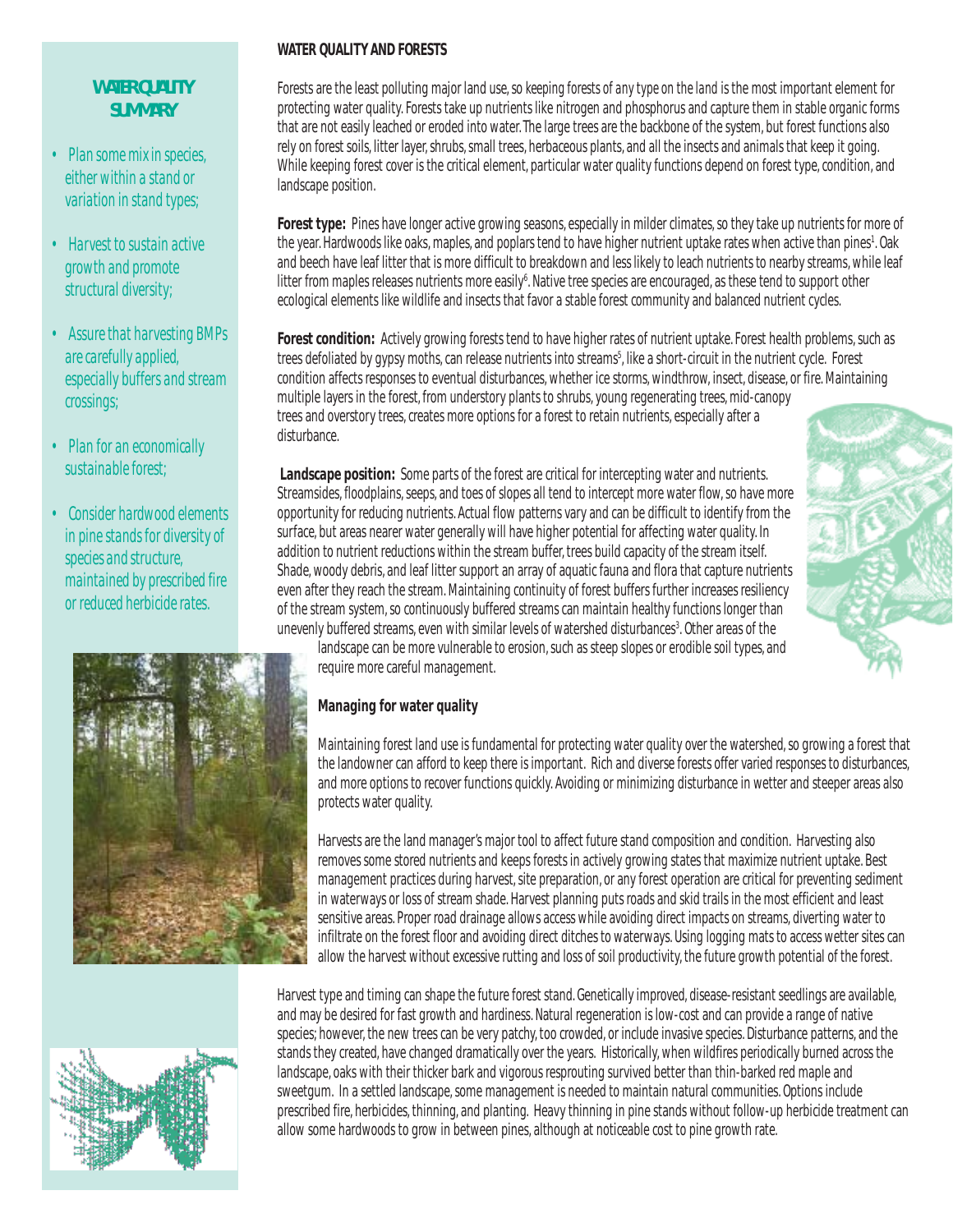#### **WILDLIFE HABITAT**

Wildlife habitat requirements vary tremendously from species to species, and generally encompass food, water, shelter, and breeding needs. Recommendations here focus on maintaining a range of species inhabiting forests.

**Food and water:** A diversity of trees that offer food sources at different seasons creates better habitat for wildlife. Trees can offer hard mast, nuts like acorns, walnuts, beechnuts, or hickory nuts that keep over the winter, or soft mast, fruits like crabapples, serviceberry, persimmon, paw-paw, plum, or elderberry that are seasonally abundant. Understories of shrubs, grasses, and other herbaceous plants can offer browse throughout the year. Since water is essential to many birds and animals, maintaining food sources and shelter in buffers and wetlands is particularly important.

**Shelter and breeding habitat:** Forests have multiple layers of vegetation, offering different habitat niches for a variety of species. Many types of wildlife use dead or downed wood, from the very visible and vocal woodpeckers to more reclusive amphibians. Leaving some live and dead trees in a harvest can increase habitat diversity. Buffers are an especially important

place to leave snags, cavity trees, trees leaning over water and downed large woody debris; they are near water sources, important for most species, and can contribute to aquatic as well as terrestrial habitat. Vernal pools, ponded water present only in the springtime, often are a mainstay for amphibians, and should be identified and marked in spring to be able to minimize disturbance during any later management operations. Variety in stand types should also be considered to encourage a

variety of species. Some species use clearings (early successional habitat that has more forage and insects), while others rely on the large canopies and trunks of older forests. Maintaining stands of different age and species composition creates varied habitat, particularly where management allows wildlife populations to migrate over time (for example, using travel corridors, stream buffers, limited harvest sizes, and retention of woody  $debris$ <sup>4</sup>. .

# **Managing for habitat diversity**

Diversity can come from different stand types, different stand ages, and species within a stand. Carrying lower basal areas of trees can allow other smaller shrubs and browse to increase. Oaks are a mainstay of hard mast wildlife food sources, and historically were favored by landscape-scale wildfire. Current management options to encourage oaks include prescribed fire, lower levels of herbicides that oaks tolerate better than gum or maple, and planting. Prescribed burning can reduce some vegetation competing with desired species, stimulate sprouting species, and improve browse. Prescribed fire can benefit and renew native forest communities, but results can be unpredictable, both in timing (can be delayed by weather that is too wet or too dry) and extent (patchy coverage of burn). Pine stands can also be managed as uneven-aged forests; smaller, more frequent harvests offer lower amounts of income but more frequently; these types of stands usually are maintained with the assistance of prescribed fire<sup>2,8</sup>.

Where prescribed fire is not available or practical, herbicides can be used to affect species composition. Imazapyr, active ingredient in Arsenal©, is more lethal for sweetgum and red maple than for oaks. Trials on the Lower Eastern Shore found substantial control of hardwoods, with some oak survival, even at half of normal rates, with greater hardwood resprouting at the lower rates. Some people are reluctant to use herbicides, questioning whether it is safe in their neighborhood even with national testing requirements and application restrictions. Forest lands generally have the least intensive use, periodic rather than annual; label restrictions and required practices, such as not spraying directly over water, are used to prevent any impairment of water quality<sup>7</sup>. Replicated water quality sampling in waterways with a 50- foot spray buffer did not detect any imazapyr two days or two weeks after application on the Lower Eastern Shore using standard aerial procedures and a 100-ft spray buffer. Existing safeguards served to keep active ingredients where they were intended and prevent impacts to stream water quality.

# *WILDLIFE HABITAT SUMMARY*

- *Encourage diverse species, stand ages, and structure, including trees and shrubs providing nuts, fruit, and browse;*
- *Mark vernal pools in spring;*
- *Minimize disturbance in buffers and vernal pools;*
- *Keep trees leaning over water;*
- *Keep snags and shaded fallen logs;*
- *Use prescribed burns to stimulate browse and encourage favored species;*
- *Where prescribed burns are impractical, consider low herbicide rates to selectively favor important wildlife species like oaks.*